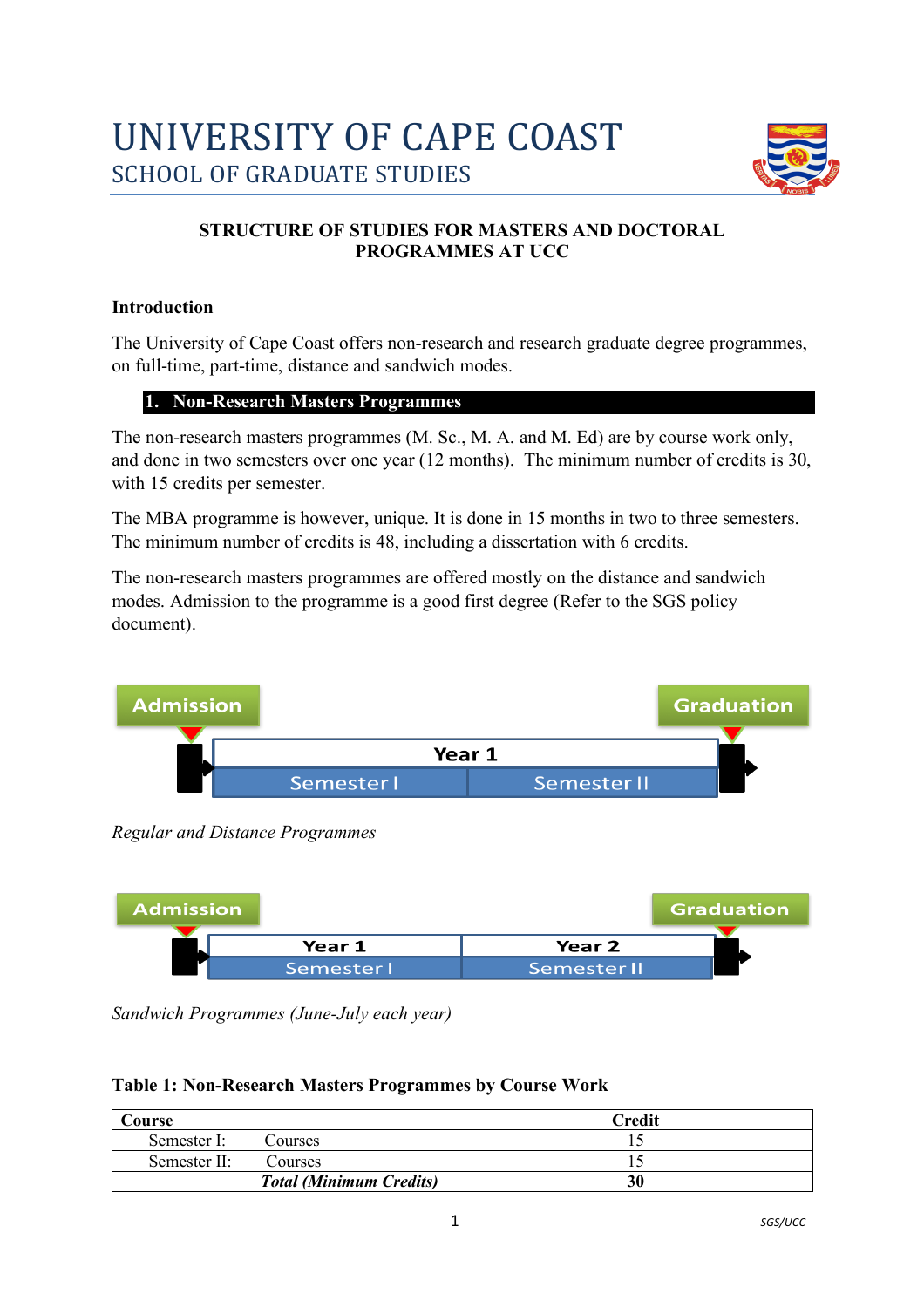#### **2. Research Masters Programmes**

The research master's programme (MPhil/MCom/MN) is done in two years. The first year is in two semesters, followed by one year of research. The minimum number of credits is 60 over four semesters, and each semester will carry 15 credits. Admission to the programme is a good first degree and candidates must meet the SGS requirements (e.g. CGPA of 2.5) for progression from Year 1 to Year 2 (Refer to the SGS policy document).

Candidates who have already completed the non-research master's degree and meet the requirement for progression are admitted to the second year of the programme for an additional 30 credits.



**Table 2: Research Masters Programmes**

| Course         |                                | <b>Credit</b> |
|----------------|--------------------------------|---------------|
| <b>Year I</b>  |                                |               |
| Semester I:    | Courses                        | 15            |
| Semester II:   | Courses                        | 15            |
| Sub-Total      |                                | 30            |
| <b>Year II</b> |                                |               |
| Semester I:    | Thesis                         | 12            |
|                | Seminar I                      | 3             |
| Semester II:   | Thesis                         | 12            |
|                | Seminar II                     | 3             |
| Sub-Total      |                                | 30            |
|                | <b>Total (Minimum Credits)</b> | 60            |

*Note:*

- i. Non-research master's degree candidates enrolled in a research master's degree (MPhil/MCom/MN) may be required by their Department/supervisors to take and/or audit a course(s).
- ii. Seminars are mandatory for all research masters' students, and as per the SGS policy they should be assessed and graded:
	- a) Seminar I: Presentation of final thesis proposal (Done at the start of Year II).
	- b) Seminar II: Presentation of final research output (Done before submission of thesis for examination/viva voce).
- iii. Students may be required by the SGS/Departments to participate in other important, but non-scoring, seminars as part of the mentoring process (e.g. Seminar on progress of work)
- iv. Masters students will be expected to register at the beginning of each semester for the courses on offer (including seminars and thesis).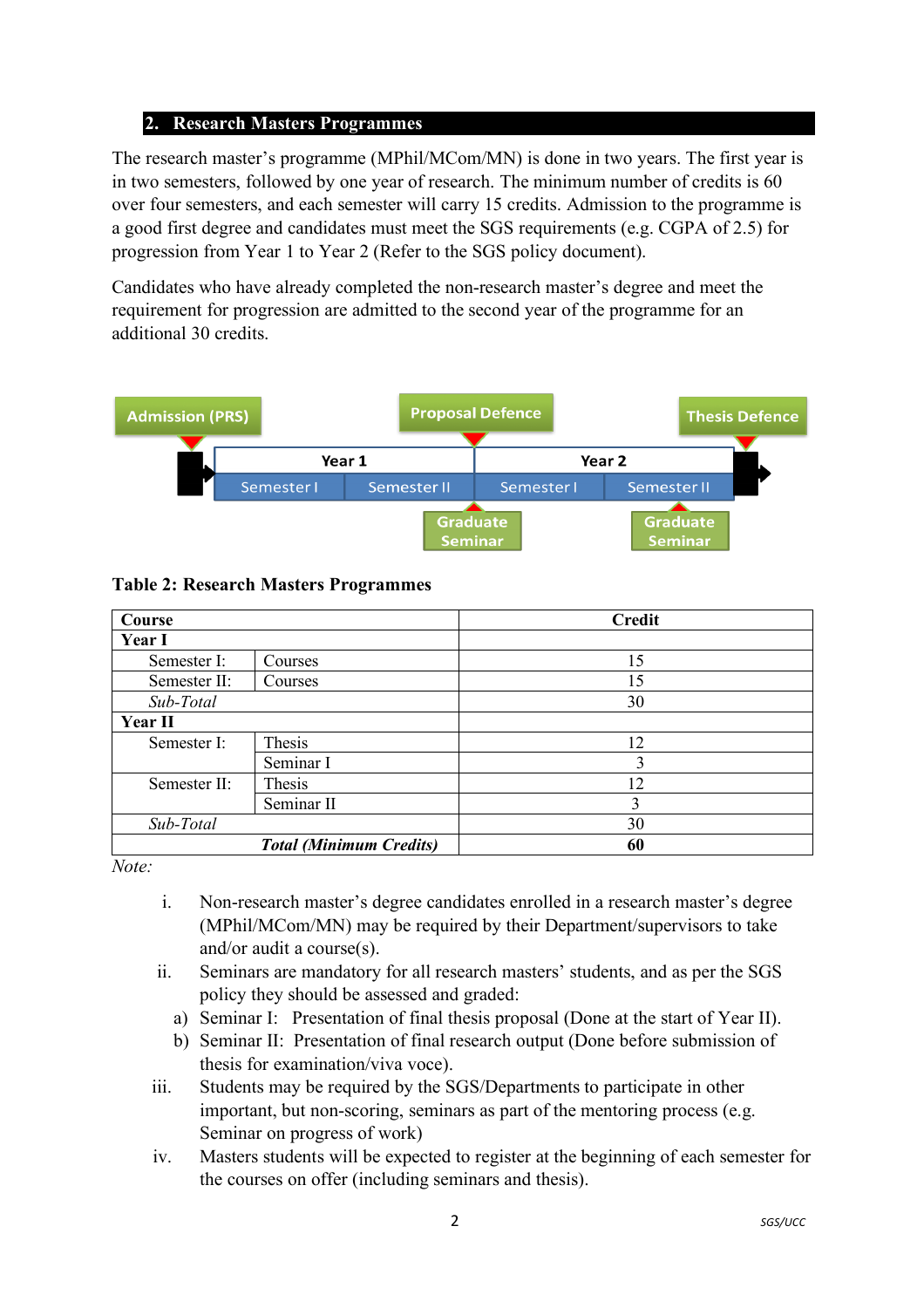- v. The credit load for the thesis specifies the period students are expected to at least spend on the thesis per week, and not for determination of Cumulative Grade Point Average (CGPA).
- vi. For progression and obtaining the credit loadings for the seminars, Colleges /Schools/Faculties/Departments are to develop graduate protocols that define the mode of assessment.
- vii. Final thesis will be judged as pass or fail by examiners based on the SGS grading system (Refer to the SGS policy document).
- viii. The masters programmes can be undertaken on regular, sandwich or distance modes.
- ix. Part-time masters' students will have additional one year for the thesis.

#### **3. Doctoral Programmes**

a. Candidates with first degrees (upgrading)

First degree candidates with the potential of pursuing a doctoral degree will undertake the programme over four years (eight semesters): one year (two semesters) of course work, and three years of research. In each semester, a student is expected to accumulate 15 credits, bringing the total to 120 credits at the end of the four-year period. First degree candidates with potential for doctoral degree must meet the SGS requirement for step-up/upgrading (Refer to the SGS policy document).



b. Candidates with non-research masters' degrees (upgrading)

Non-research degree candidates with the potential of pursuing a doctoral degree will undertake the doctoral programme for either three years (six semesters) or four years (eight semesters), depending on prior knowledge, research capabilities and nature of the degree. Depending on the outcome of the selection, such candidates will follow structure for 3(a) or 3 (c). Candidates entering with CGPA of 3.5 or better, who scored B+ or better in Research Methods, with not more than one grade C+ in the programme area may be admitted to the second year of the doctoral programme to pursue the course for three years (six semesters) similar to the candidates in 3 (c) below.

c. Candidates with research masters' degrees

Candidates who enter the doctoral programme with research masters' degrees, will pursue the course for three years (six semesters) starting in Year II (Table 3): one year (two semesters) of course work, seminars and presentations, and two years of research. In each semester, a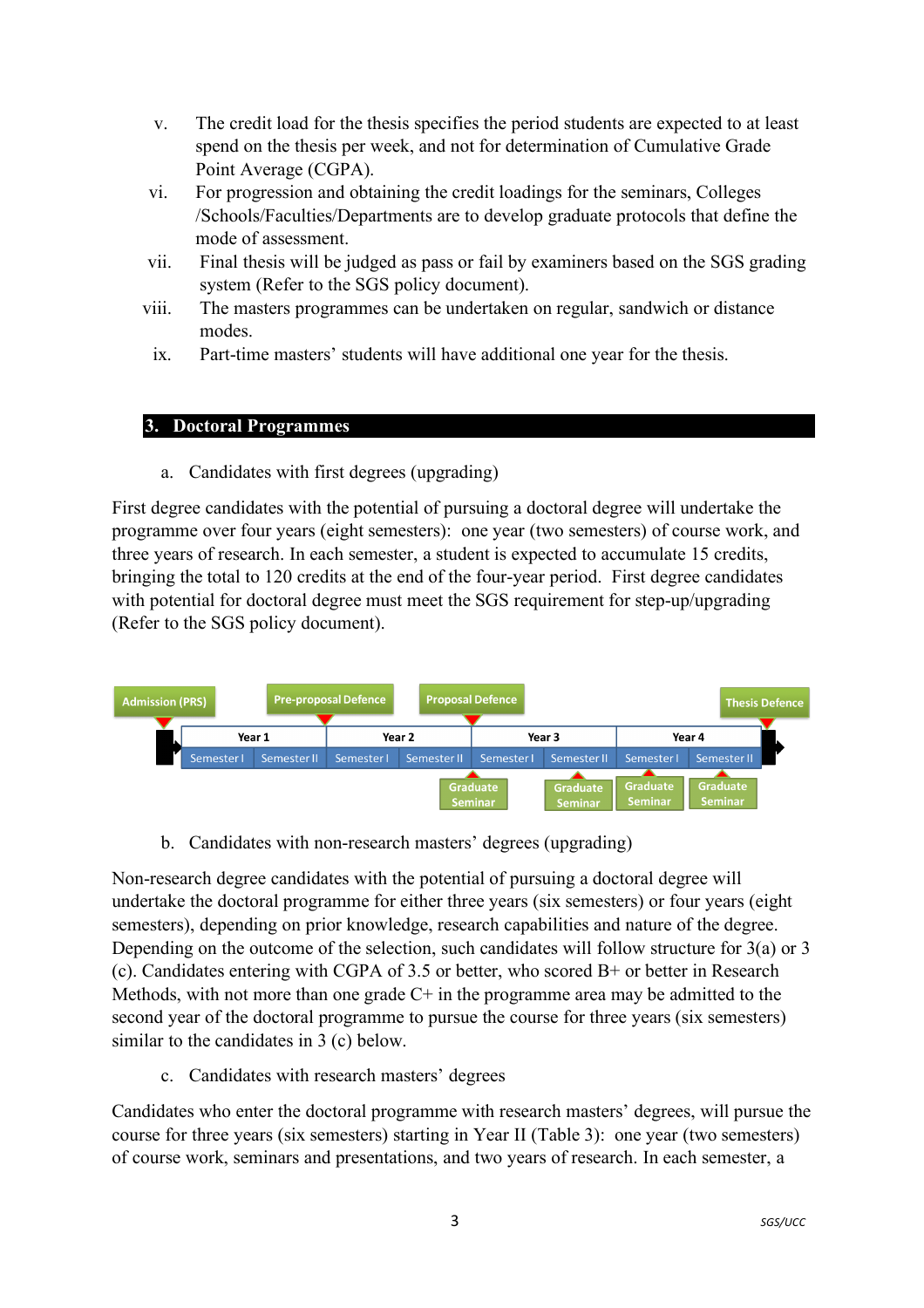student is expected to accumulate 15 credits. This will bring the total number of credits to 90.

| Course          |                                | <b>Credit</b>  |
|-----------------|--------------------------------|----------------|
| Year I          |                                |                |
| Semester I:     | Courses                        | 15             |
| Semester II:    | Courses                        | 15             |
|                 | Sub-Total                      | 30             |
| Year II         |                                |                |
| Semester I:     | Course(s) <sup>a</sup>         | 6              |
|                 | Thesis                         | 12             |
| Semester II:    | Thesis                         | 12             |
|                 | Sub-Total                      | 30             |
| <b>Year III</b> |                                |                |
| Semester I:     | Thesis                         | 12             |
|                 | Seminar I                      | $\overline{3}$ |
| Semester II:    | Thesis                         | 12             |
|                 | Seminar II                     | 3              |
|                 | Sub-Total                      | 30             |
| <b>Year IV</b>  |                                |                |
| Semester I:     | Thesis                         | 12             |
|                 | Seminar III                    | 3              |
| Semester II:    | Thesis                         | 12             |
|                 | Seminar IV                     | 3              |
|                 | Sub-Total                      | 30             |
|                 | <b>Total (Minimum Credits)</b> | 120            |

## **Table 3: Doctoral Programmes**

Note:

- i.  $a$  All doctoral students will take at least two additional courses (minimum of 6 credits) in Year II (see Table 3). The courses may include advanced research methods (quantitative/qualitative), advanced statistics, and academic writing, if they have not already taken them.
- ii. PhD candidates will devote the second to fourth years to thesis writing and seminars for a total of 30 credits per year.
- iii. The credit load for the thesis specifies the period students are expected to at least spend on the thesis per week, and not for determination of Cumulative Grade Point Average (CGPA).
- iv. For progression and obtaining the credit loadings for the seminars, Colleges/Schools /Faculties/ Departments are to develop graduate protocols that defines the mode of assessment.
- v. Students may be required by the SGS/Departments to participate in other important, but non-scoring, seminars as part of the mentoring process (e.g. Seminar on progress of work)
- vi. Doctoral students will be expected to register at the beginning of each semester for the courses on offer (including seminars and thesis).
- vii. Final thesis will be judged as pass or fail by examiners based on the SGS grading system (Refer to the SGS policy document).